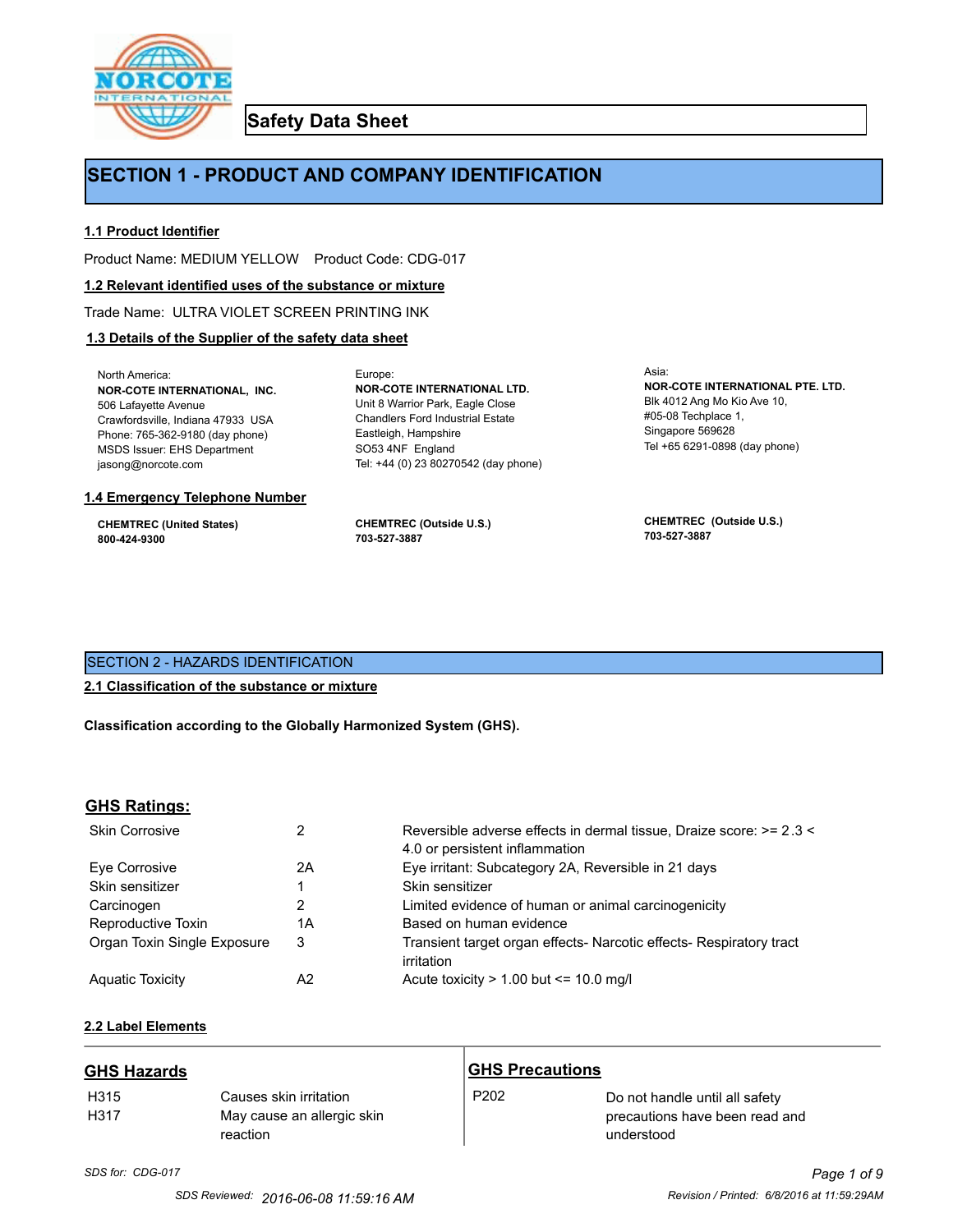| H319 | Causes serious eye irritation               | P <sub>261</sub> | Avoid breathing                                                      |
|------|---------------------------------------------|------------------|----------------------------------------------------------------------|
| H335 | May cause respiratory irritation            |                  | dust/fume/gas/mist/vapours/spray                                     |
| H336 | May cause drowsiness or                     | P273             | Avoid release to the environment                                     |
|      | dizziness                                   | P <sub>280</sub> | Wear protective gloves/protective                                    |
| H351 | Suspected of causing cancer                 |                  | clothing/eye protection/face protection                              |
| H360 | May damage fertility or the<br>unborn child | P362             | Take off contaminated clothing and<br>wash before reuse              |
| H401 | Toxic to aquatic life                       | P302+P352        | IF ON SKIN: Wash with soap and water                                 |
|      |                                             | P304+P340        | IF INHALED: Remove victim to fresh air                               |
|      |                                             |                  | and keep at rest in a position                                       |
|      |                                             |                  | comfortable for breathing                                            |
|      |                                             | P305+P351+P33    | IF IN EYES: Rinse continuously with                                  |
|      |                                             | 8                | water for several minutes. Remove                                    |
|      |                                             |                  | contact lenses if present and easy to                                |
|      |                                             |                  | do - continue rinsing                                                |
|      |                                             | P308+P313        | IF exposed or concerned: Get medical                                 |
|      |                                             |                  | advice/attention                                                     |
|      |                                             | P333+P313        | If skin irritation or a rash occurs: Get<br>medical advice/attention |

#### **Danger**



**EMERGENCY OVERVIEW:** Product is a liquid with mild acrylic odor that may be harmful if inhaled or swallowed. Product may cause serious damage to eyes, allergic skin reactions and irritation to respiratory system. Avoid breathing vapors. Avoid spillage to sewers or waterways.

#### **ROUTES OF ENTRY:** Dermal, Inhalation, Ingestion

**ACUTE HEALTH EFFECTS:** Irritant to skin, eyes and respiratory tract. Effects may be delayed for several hours. Eyes Respiratory System

**Skin Contact:** Potential irritant and can cause allergic skin reaction. Repeated or prolonged contact may cause sensitization.

**Eye Contact:** Liquid, vapors, or mists may cause eye irritation. Protect eyes from repeated or prolonged contact.

**Ingestion:** May be harmful if swallowed. Gastrointestinal tract irritation may result.

**Inhalation:** May be harmful if inhaled. May cause irritation to upper respiratory tract upon prolonged or repeated inhalation.

# **Effects of Overexposure**

**MEDICAL CONDITIONS AGGRAVATED BY EXPOSURE:** Repeated and prolonged overexposure may increase the potential for adverse health effects.

**CHRONIC HEALTH EFFECTS:** No additional information

# SECTION 3 - COMPOSITION / INFORMATION ON INGREDIENTS

#### **3.2 Mixtures**

\*Note: The exact concentrations of the below listed chemicals are being withheld as a trade secret

| <b>Chemical Name</b>         | <b>Percent</b><br>Weiaht | CAS#         | EC No.    | <b>Classification (GHS)</b> |
|------------------------------|--------------------------|--------------|-----------|-----------------------------|
| 1.6-Hexanediol<br>diacrylate | l 10.00 - 20.00 %        | ' 13048-33-4 | 235-921-9 | H315, H319.<br>H317, H400   |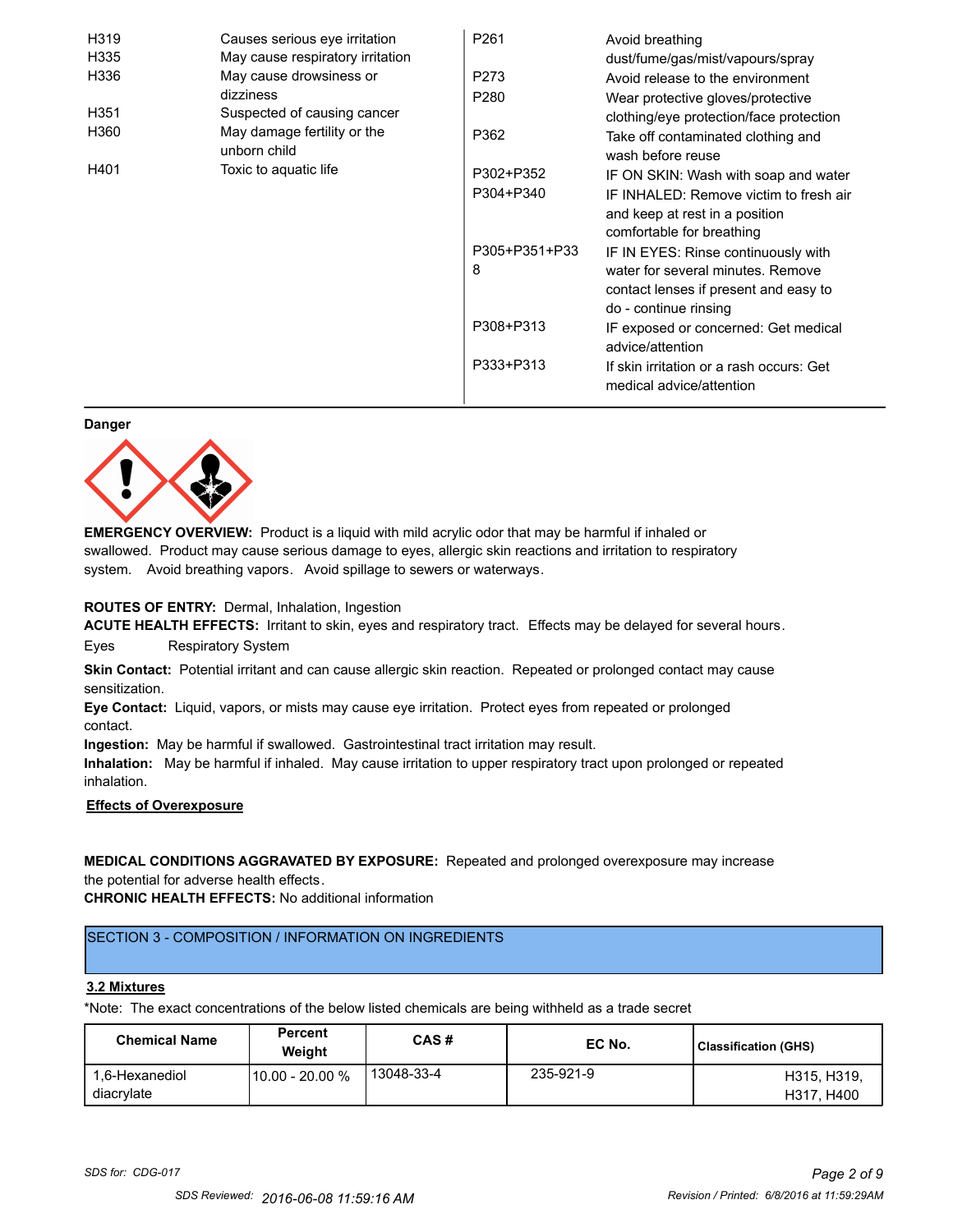| Tripropylene glycol<br>diacrylate                 | 5.00 - 10.00 %  | 42978-66-5 | 256-032-2 | H315, H319,<br>H317, H335 |
|---------------------------------------------------|-----------------|------------|-----------|---------------------------|
| Barium sulfate                                    | $1.00 - 5.00 %$ | 7727-43-7  |           |                           |
| 1-Propanone, 2-<br>hydroxy-2-methyl-1-<br>phenyl- | 1.00 - 5.00 %   | 7473-98-5  |           | H302                      |
| Methanone, (1-<br>hydroxycyclohexyl)<br>phenyl-   | 0.10 - 1.00 %   | 947-19-3   |           | H303                      |
| Benzophenone                                      | l0.10 - 1.00 %  | 119-61-9   |           |                           |

# SECTION 4 - FIRST AID MEASURES

# **4.1 Description of first aid measures**

**INHALATION:** Move subject to fresh air and keep warm. If subject is not breathing, administer artificial respiration. If breathing is difficult, have qualified personnel administer oxygen and get medical attention .

**EYE CONTACT:** Flush the eye and under lids with warm water for 15 minutes. Remove any contact lenses during the flushing. Get immediate medical attention if symptoms persist.

**SKIN CONTACT:** Remove and isolate contaminated clothing and shoes. Remove excess material from skin with clean cloth. Flush skin with running lukewarm water. Wash affected areas using mild soap.

**INGESTION:** If appreciable quantities are swallowed, seek immediate medical attention. Do NOT induce vomiting. Never give anything by mouth to an unconscious person.

# SECTION 5 - FIRE FIGHTING MEASURES

#### **5.1 Extinguising Media**

Evacuate area of all non-emergency personell. Firefighters must wear full emergency equipment with self contained breathing apparatus. At elevated temperatures hazardous polymerization may occur causing container rupture and in extreme cases, explosion. Fight fires from upwind and cool intact containers with water spray or stream at maximum range.

# Flash Point: 100 C (212 F)

**FLAMMABLE/EXPLOSIVE LIMITS (Volume % in air):** Not established **EXTINGUISHING METHOD:** Water fog, carbon dioxide (CO2) or dry chemical

#### **5.2 Special Hazards arising from the substance or mixture:**

Thermal decomposition can lead to release of irritating gases and vapors

#### **5.3 Advice for firefighters**

#### **Protective Equipment:**

Wear full emergency equipment with selfcontained breathing apparatus . Refer to Section 8

# **5.4 Additional Information**

 Heating causes a rise in pressue, risk of bursting and combustion Shut off sources of ignition Carbon monoxide and carbon dioxide may form upon combustion

#### **OSHA CLASSIFICATION:** Class IIIB Combustible

# SECTION 6 - ACCIDENTAL RELEASE MEASURES

#### **6.1 Personal precautions, protective equipment and emergency procedures**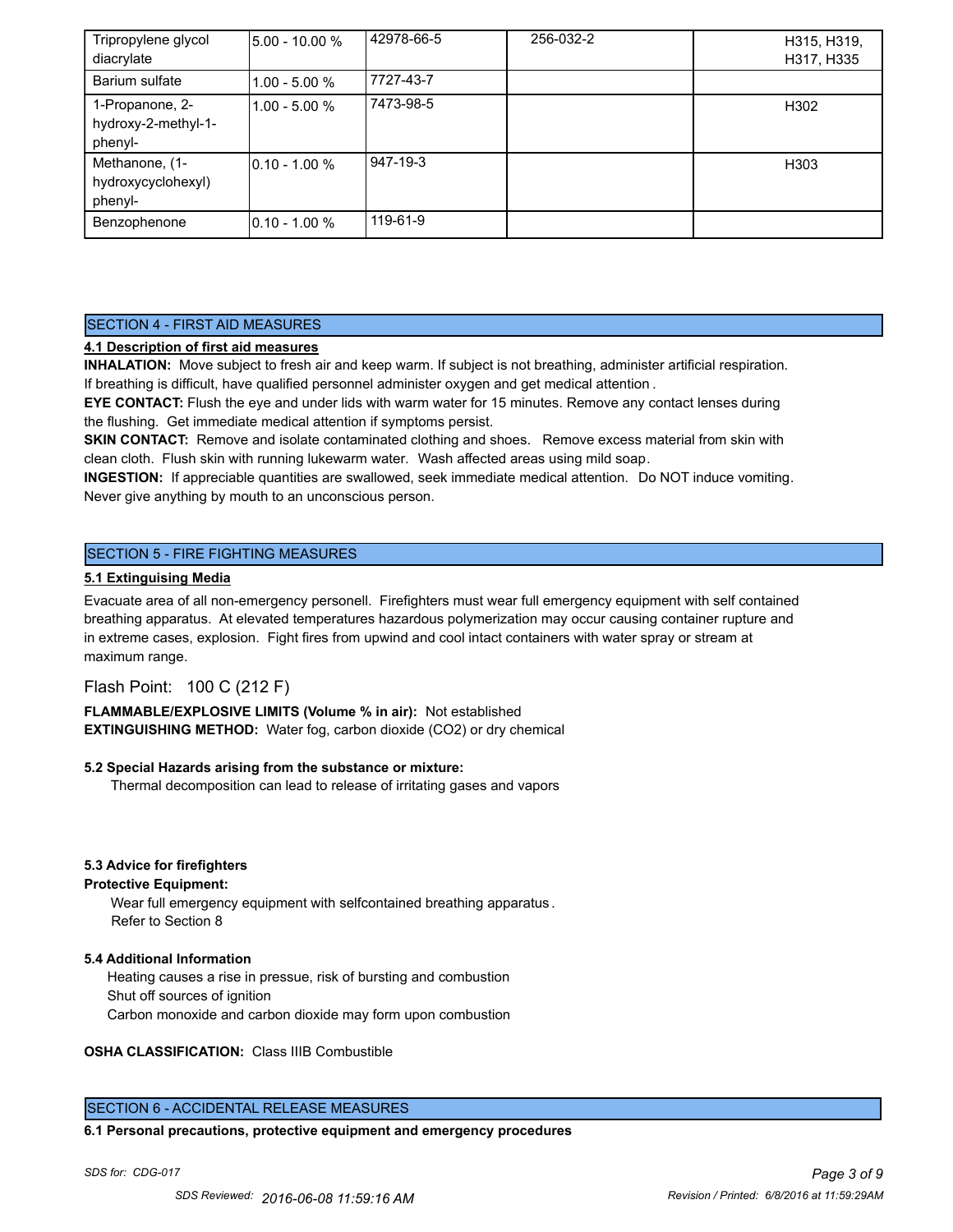Remove all sources of ignition and ventilate area. Avoid skin and eye contact. Use respiratory protection.

#### **6.2 Environmental precautions**

Avoid release to the environment. Local authorities should be advised if significant spillages cannot be contained

#### **6.3 Methods and materials for containment and cleaning up**

 Absorb with inert materials such as dry clay or sand and place in closed container for disposal as solid waste in accordance with all applicable regulations.

#### SECTION 7 - HANDLING AND STORAGE

#### **7.1 Precautions for safe handling**

Avoid any unnecessary contact. Use protective clothing specified in Section 8.

#### **7.2 Conditions for safe storage, including and incompatibilities**

Store away from heat and sunlight to prevent spontaneous polymerization. Store below 90° F (32° C). Protect containers from physical damage. Storage of containers should conform to flammable and combustible liquid regulations.

#### **SECTION 8 - EXPOSURE CONTROLS / PERSONAL PROTECTION**

#### **8.1 Control parameters**

#### **Exposure Limits:** Not established for mixture

| <b>Chemical Name / CAS No.</b>                             | <b>OSHA Exposure Limits</b>                                        | <b>ACGIH Exposure Limits</b>                                                                                    | <b>Other Exposure Limits</b>                                                     |
|------------------------------------------------------------|--------------------------------------------------------------------|-----------------------------------------------------------------------------------------------------------------|----------------------------------------------------------------------------------|
| 1,6-Hexanediol diacrylate<br>13048-33-4                    |                                                                    |                                                                                                                 |                                                                                  |
| Tripropylene glycol<br>diacrylate<br>42978-66-5            |                                                                    |                                                                                                                 |                                                                                  |
| Barium sulfate<br>7727-43-7                                | 15 mg/m3 TWA (total dust);<br>5 mg/m3 TWA (respirable<br>fraction) | 5 mg/m3 TWA (inhalable<br>fraction, particulate matter<br>containing no asbestos and<br><1% crystalline silica) | NIOSH: 10 mg/m3 TWA<br>(total dust); $5 \text{ mg/m}$ 3<br>TWA (respirable dust) |
| 1-Propanone, 2-hydroxy-2-<br>methyl-1-phenyl-<br>7473-98-5 |                                                                    |                                                                                                                 |                                                                                  |
| Methanone, (1-<br>hydroxycyclohexyl)phenyl-<br>947-19-3    |                                                                    |                                                                                                                 |                                                                                  |
| Benzophenone<br>119-61-9                                   |                                                                    |                                                                                                                 |                                                                                  |

#### **8.2 Exposure Controls**

**VENTILATION:** Provide natural or mechanical ventilation to minimize exposure. If practical, use local mechanical exhaust ventilation at sources of air contamination.

**EYE PROTECTION:** Use splash-proof safety goggles or safety glasses that are ANSI approved to prevent eye contact. Eyewash availability is also recommended.

**HAND PROTECTION:** Use nitrile, butyl or other gloves that are resistant to chemicals in Section 2. Replace immediately if punctured or torn or when a change of appearance (color, elasticity, shape) occurs . A minimum of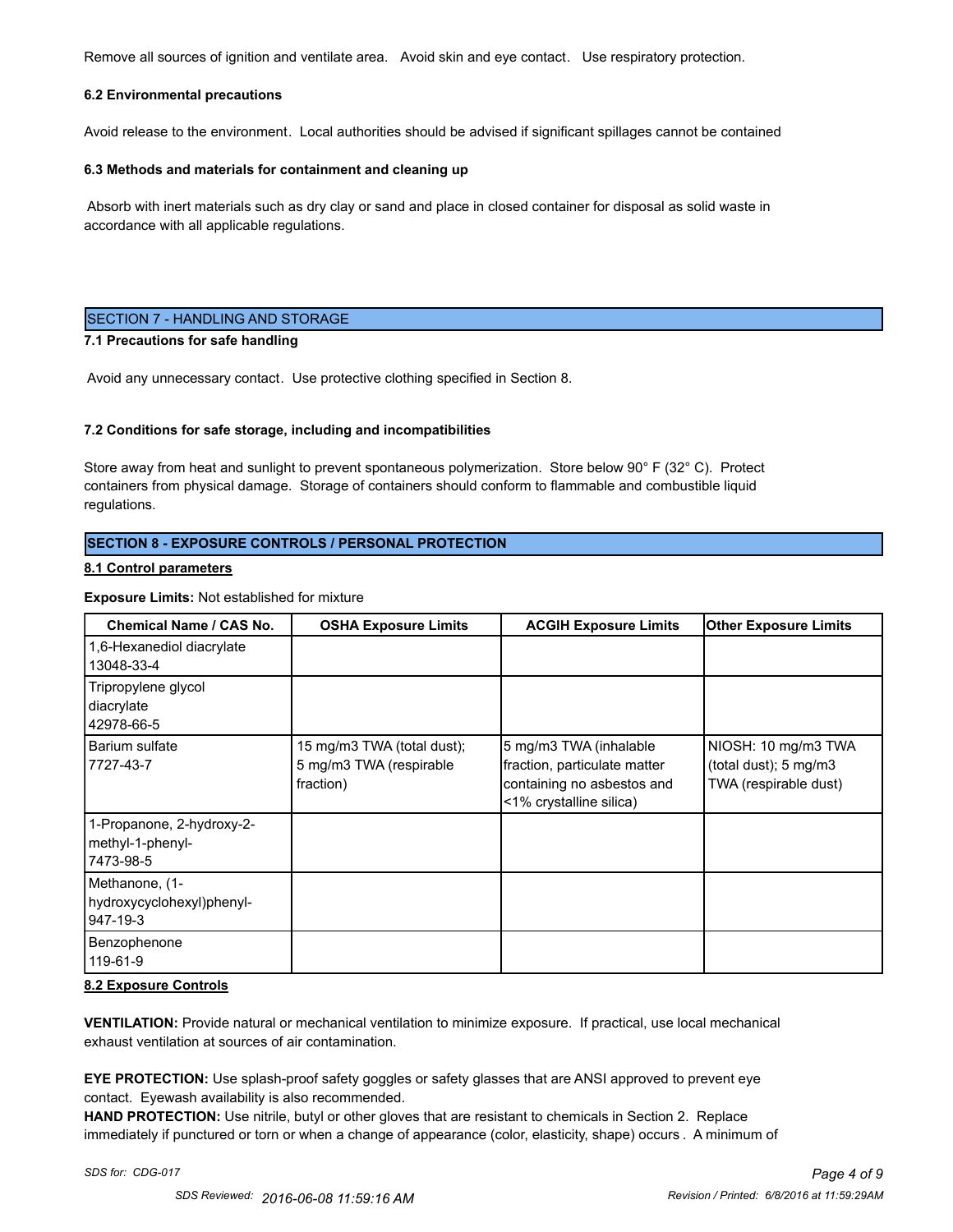0.45mm thick gloves for long duration exposure (up to 4 hours) or mechanical handling activities; single use, disposable gloves for short duration exposures not exceeding 30 minutes or where splashes are likely, are recommended.

**RESPIRATORY PROTECTION:** Use of NIOSH/MSHA approved respirators is recommended where exposure limits may be exceeded. Consult the respirator manufacturer for appropriate type and application. **SKIN PROTECTION:** Protective or disposable outer clothing is recommended.

**Environmental Exposure Controls:** Avoid release to the environment. The product should not be allowed to enter drains, water courses or the soil.

# **SECTION 9 - PHYSICAL AND CHEMICAL PROPERTIES**

**9.1 Information on basic physical and chemical properties**

| Appearance:                      | Liquid with moderate<br>viscosity | Odor:                            | Mild Acrylic odor |
|----------------------------------|-----------------------------------|----------------------------------|-------------------|
| Vapor Pressure:                  | Not Established                   | <b>Vapor Density:</b>            | Heavier than Air  |
| $ pH$ :                          | Not Established                   | Formula KG / Gal                 | 4.45              |
| <b>Melting Point:</b>            | Not Available                     | <b>Freezing Point:</b>           | Not Available     |
| Solubility:                      | Not Soluble in Water              | <b>Boiling Range:</b>            | Not Available     |
| <b>Flash Point:</b>              | See section 5.1                   | <b>Evaporation Rate:</b>         | $<$ 1             |
| <b>Flammability:</b>             | See Section 5.4                   | <b>Explosive Limits:</b>         | See Section 5.4   |
| Viscosity:                       | See Certificate of<br>Analysis    | <b>Specific Gravity (SG)</b>     | 1.176             |
| Grams VOC less water:            | $<$ 1%                            | <b>Partition Coefficient</b>     | Not Available     |
| <b>Auto-Ignition Temperature</b> | Not Available                     | <b>Decomposition Temperature</b> | Not Available     |

# **SECTION 10 - REACTIVITY / STABILITY HAZARD DATA 10.1 Reactivity**

None known

#### **10.2 Chemical Stability**

This material is stable under recommended storage and handling conditions.

#### **10.3 Possibility of hazardous reaction**

Under certain conditions (excess temperatures and contamination) hazardous polymerization may occur. Avoid high temperature and contamination with foreign materials.

#### **10.4 CONDITIONS TO AVOID:**

Excessive heat, ignition sources and contamination with dirt and other foreign materials.

#### **10.5 Incompatible Materials:**

Avoid contamination or inappropriate mixing with strong oxidizing agents, peroxides, strongly caustic materials and metal corrosion products including rust. Do not expose to UV light during storage.

#### **10.6 Hazardous decomposition products**

Thermal oxidation or pyrolysis (as in fire) may yield carbon dioxide, carbon monoxide and volatile organic fragments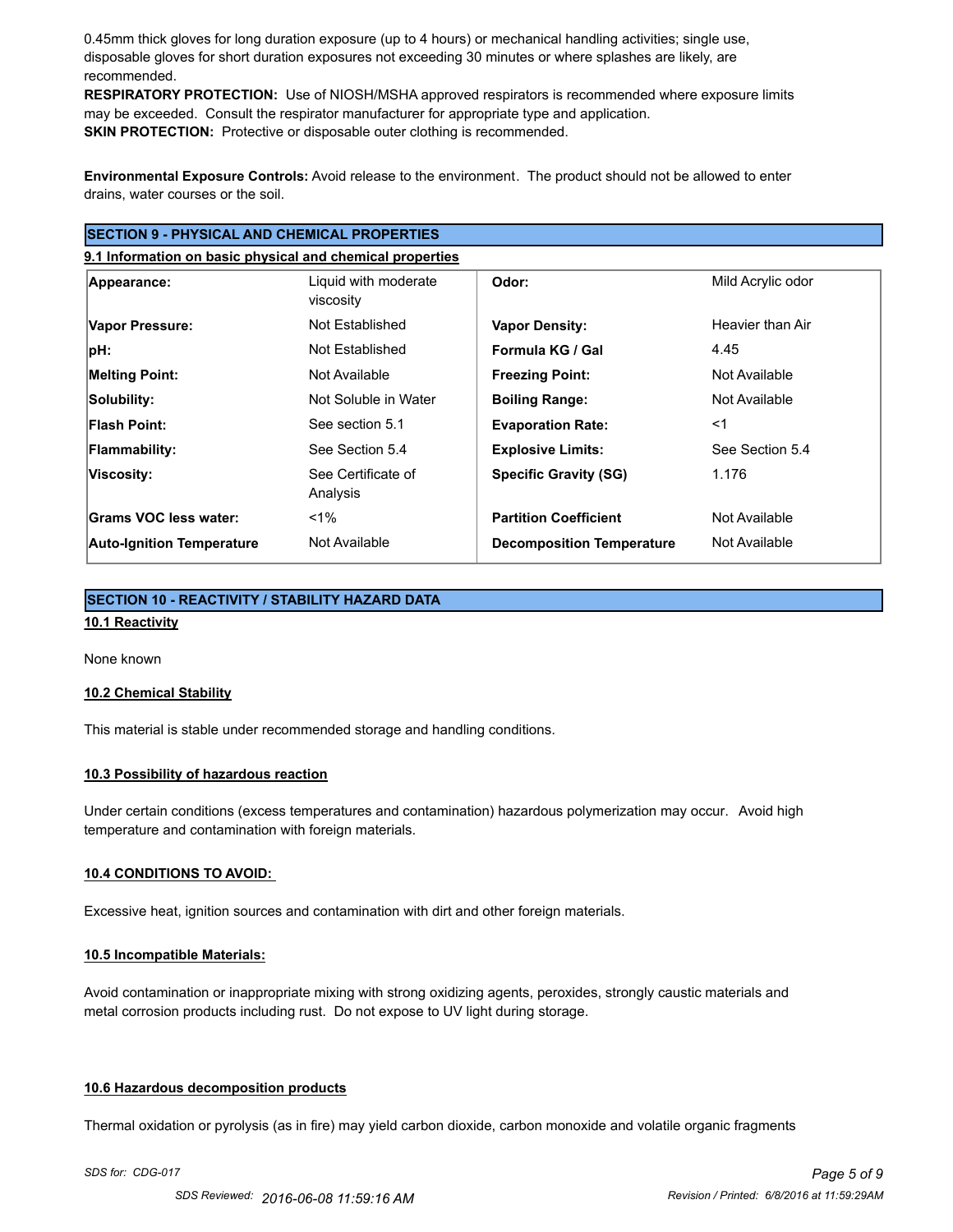#### Hazardous polymerization will not occur.

#### **SECTION 11 - TOXICOLOGICAL INFORMATION**

| <b>Component Toxicity:</b>                                                           |                                                                                     |  |
|--------------------------------------------------------------------------------------|-------------------------------------------------------------------------------------|--|
| <b>Component Description</b><br>Oral, Dermal, Inhalation<br><b>Toxicity</b>          | Ecotoxocity:                                                                        |  |
| 1,6-Hexanediol diacrylate<br>Oral:5.00 g/kg (Rat)<br>Dermal: 3,600.00 µL/kg (Rabbit) | N/A                                                                                 |  |
| Tripropylene glycol diacrylate<br>Oral:3,000.00 mg/kg (Rat)                          | 48 Hr EC50 Daphnia magna: 88.7 mg/L<br>72 Hr EC50 Desmodesmus subspicatus: >28 mg/L |  |
| <b>IBarium sulfate</b>                                                               | N/A                                                                                 |  |
| 1-Propanone, 2-hydroxy-2-methyl-1-phenyl-                                            | N/A                                                                                 |  |
| Methanone, (1-hydroxycyclohexyl)phenyl-                                              | N/A                                                                                 |  |
| Benzophenone<br>Dermal: 3,535.00 mg/kg (Rabbit)                                      | 96 Hr LC50 Pimephales promelas: 13.2 - 15.3 mg/L [flow-through]                     |  |

**TOXICOLOGICAL DATA:** Slightly Toxic by injestion. Prolonged or repeated exposure may result in sensitization.

**LC50** - No additional information **LD50** - No additional information **MUTAGENICITY:** No additional information **REPRODUCTIVE EFFECTS:** No additional information **CARCINOGENICITY:**

Benzophenone: IARC: Possible human carcinogen OSHA: listed

Carcinogenicity:

#### **SECTION 12 - ECOLOGICAL INFORMATION**

#### **12.1 Toxicity**

No determination has been made on ecological impact. However, it is recommended to prevent contamination of the environment with this product, i.e. soil, landfills, drains, sewers, surface waters, etc.

#### **12.2 Persistence and degradability**

No determination has been made on ecological impact. however, it is highly recommended to prevent contamination of the environment with this product, i.e. soil, landfills, drains, sewers, surface waters, etc

#### **12.3 Bioaccumulative potential**

No determination has been made on ecological impact. However, it is highly recommended to prevent contamination of the environment with this product, i.e. soil, landfills, drains, sewers, surface waters, etc.

#### **12.4 mobility in soil**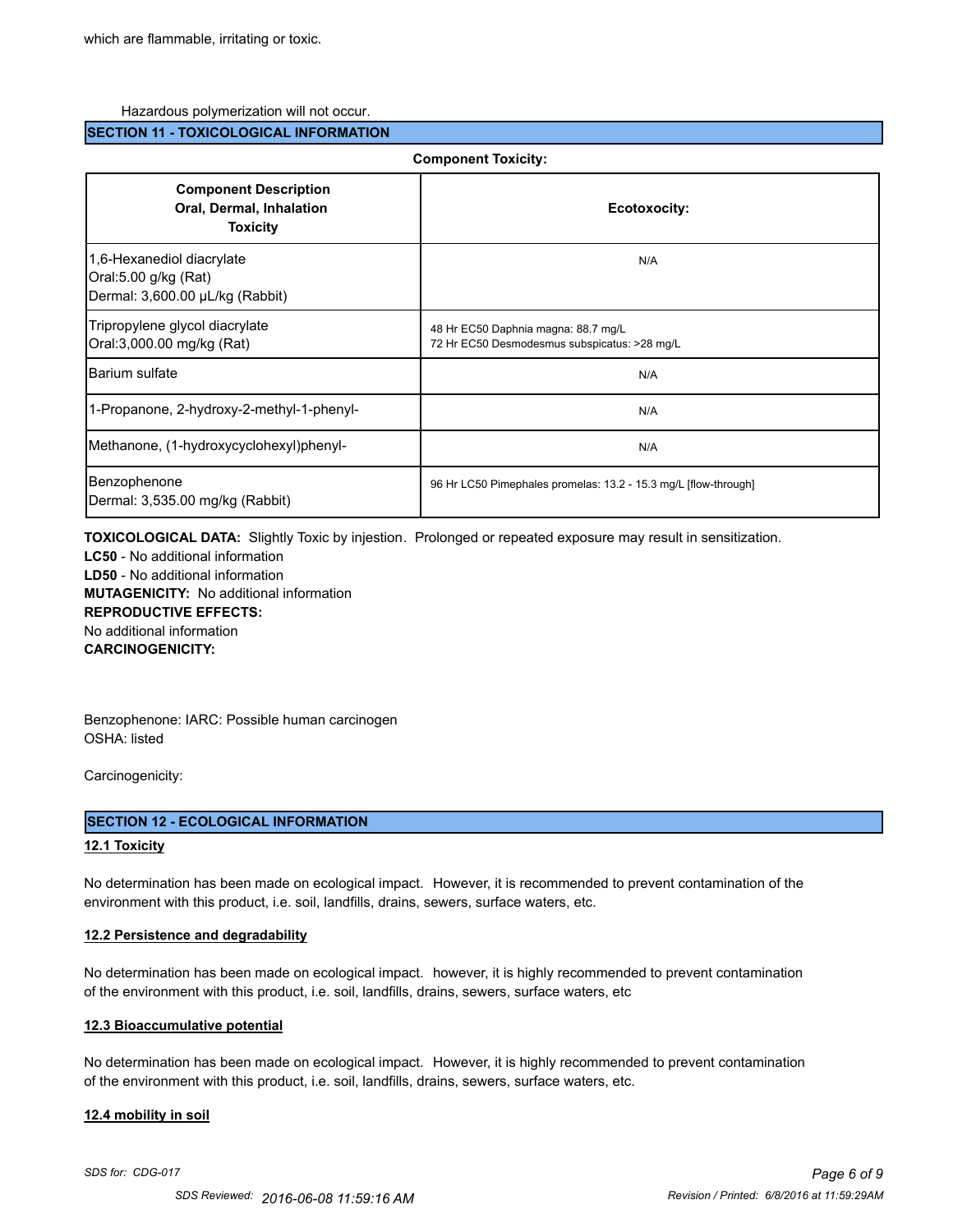No determination has been made on ecological impact. However, it is highly recommended to prevent contamination of the environment with this product, e.i. soil, landfille, drains, sewers, surface waters, etc.

#### **SECTION 13 - DISPOSAL CONSIDERATIONS**

#### **13.1 Waste Water methods**

If material becomes a waste, it does not meet the criteria of a hazardous waste as defined under the Resource Conservation and Recovery Act (RCRA) 40 CFR 261 as supplied. Dispose of this material in accordance with all applicable federal, state, provincial, and local laws and regulations.

#### **SECTION 14 - TRANSPORTATION INFORMATION**

Transport this product in accordance with all applicable laws and regulations . This product, as supplied, is not regulated nor classified as a hazardous material/dangerous good by United States Department of Transportation (DOT), the International Civil Aviation Organization (ICAO), the International Maritime Organization (IMO), the Canadian Transportation of Dangerous Goods Act (TDG), or the International Air Transport Association (IATA) .

#### **14.1 UN Number:** Not Applicable

**14.2 UN Proper Shipping Name:** Not Applicable

**14.3 Transport Hazard Class:** Not Applicable **DOT (49 CFR)/IATA/IMDG Hazard Class:** Not Applicable

 **14.4 Packing Group:** Not Applicable

# **SECTION 15 - REGULATORY INFORMATION**

**15.1 Safety, Health and Environmental regulations / legislation specific for the substance or mixture**

This safety data sheet has been formatted to the best of our ability in accordance to Directive 67/548/EEC or Directive 1999/45EC, American National Standards Institute (ANSI) and contains hazard criteria and all information required by the Canadian Controlled Products Regulation (CPR) in regard to this product.

**Clean Air Act - Ozone Depleting Substances (ODS):** This product and its components do not contain Ozone Depleting Substances.

**Canadian Inventory Status:** Components of this product are currently listed on the Canadian Domestic Substance List (DSL) or the Canadian Non-Domestic Substance List (NDSL).

**Coalition of Northeastern Governors (CONEG):** This product meets the requirements of CONEG pertaining to heavy metals total content of no more than 100 PPM. No heavy metals are added as a part of the formulation, but raw materials may contain residual parts per million as naturally occurring elements.

**European Inventory Status:** Components of this product are listed on the European Inventory of Existing Commercial Substances (EINECS), the European List of Notified Chemical Substances (ELINCS), or are exempt from being listed.

**Food and Drug Administration (FDA) Food Packaging Status:** Components of this product have not been cleared by FDA for use in food packaging and/or other applications as an indirect food additive .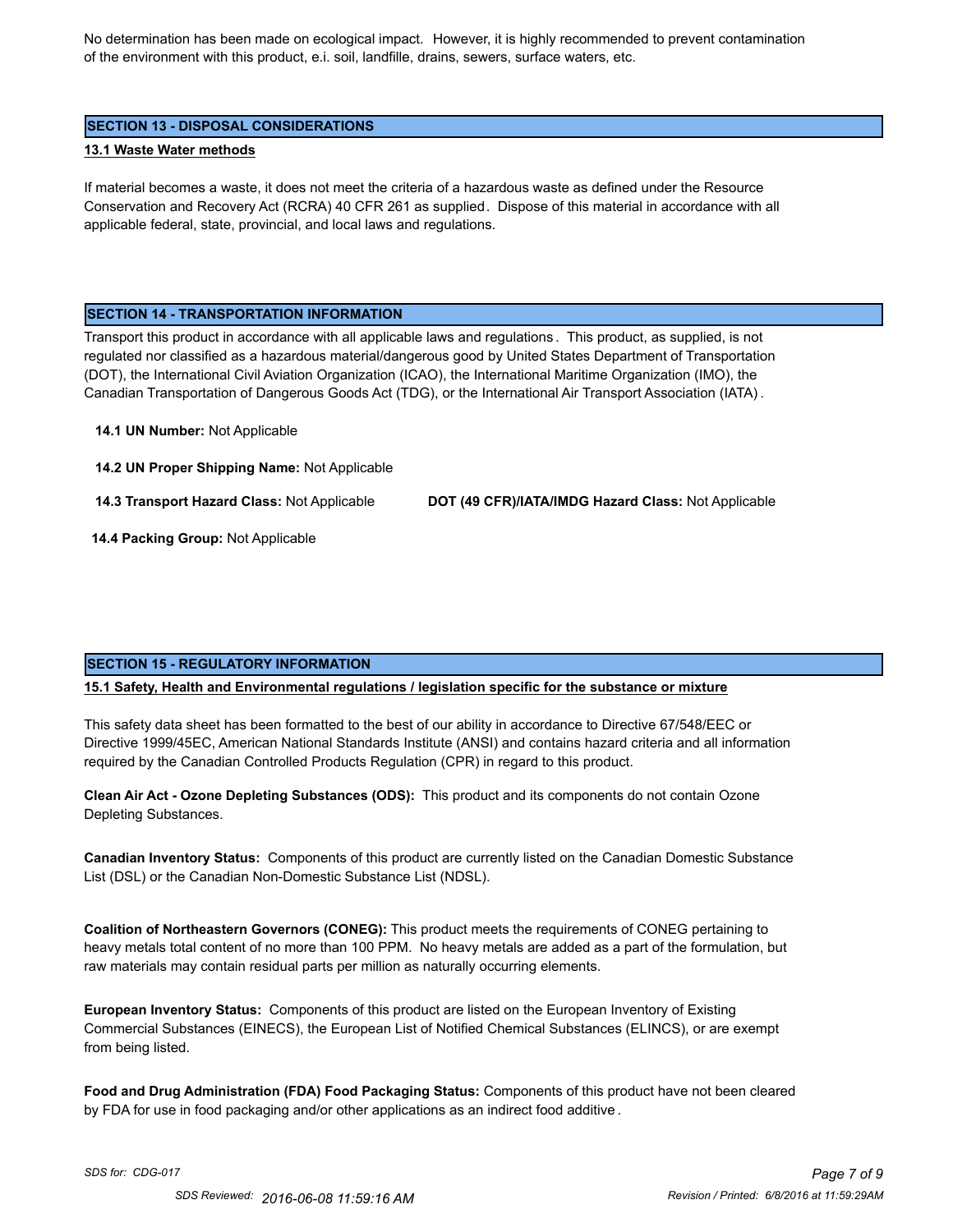#### **California Proposition 65 RTK:**

The following components of this mixture are listed under California Proposition 65:

Benzophenone 119-61-9 0.1 to 1.0 % Carcinogen

If CAS numbers 13463-67-7 and/or 1333-86-4 are listed they are not supplied in respirable form.

**REACH** : This product is compliant with the registration of the REACH Regulation (EC) No. 1907/2006 as all its components are either excluded, exempt and/or preregistered.

The following Substances of Very High Concern are present (updated December 17, 2015 to review for the 168 SVHC)

- None

- None

#### **Superfund Amendments and Reauthorization Act of 1986 (SARA) Title III: Section 302:**

- None

#### **Superfund Amendments and Reauthorization Act of 1986 (SARA) Title III: SARA 313:**

 This product contains the following components that are regulated under the Toxic Chemical Release Reporting requirements 40 CFR 372:

- None

**Global Inventories:** The components of these products are listed in the following or exempt from listing:

Europe (EINECS): Yes USA (TSCA): Yes Canada (DSL): Yes Japan (ENCS): Yes Philippines (PICCS): Yes China (IECSC): Yes Australia (AICS): Yes Korea (KECI): Yes New Zealand (NZloC): Yes Taiwan (ECSI): Yes

# **SECTION 16 - OTHER INFORMATION**

**Hazardous Material Information System (HMIS) National Fire Protection Association (NFPA)**